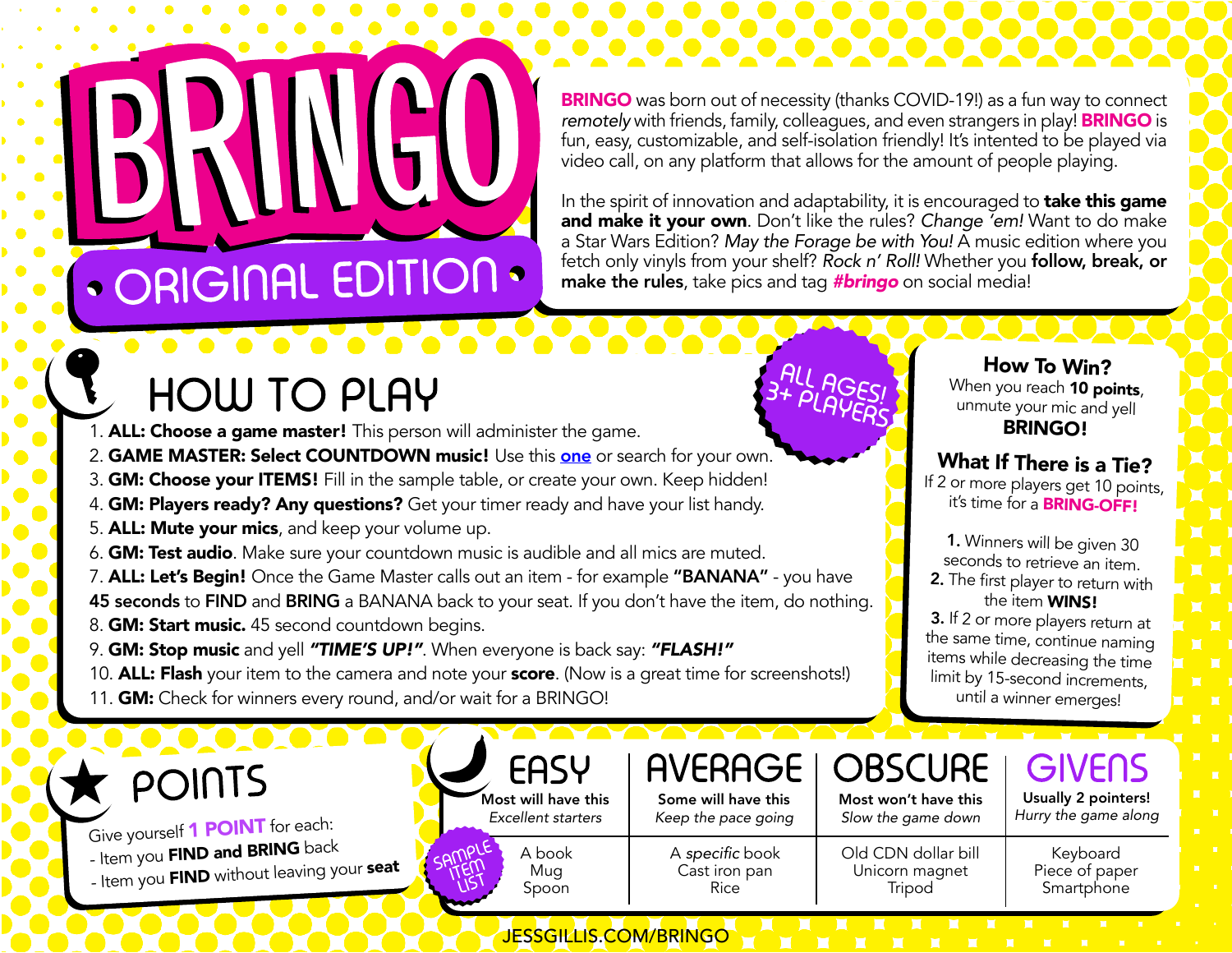#### EDIT THIS DOCUMENT, OR PRINT AND FILL IN

## EASY

Most will have this *Excellent starters*

#### Book

Plastic water bottle

Toilet paper

USB cable

**Toothbrush** 

Spoon

Bread

Mug

Plastic bag

Headphones

## **AVERAGE**

**• ORIGINAL** 

Some will have this *Keep the pace going*

### Red pen

Atlas or Almanac Pink highlighter Reusable water bottle Stuffed animal Sunglasses (put them on) Sourdough bread Reusable face mask Disposable gloves DVD

JESSGILLIS.COM/BRINGO

# **OBSCURE**

Most won't have this *Slow the game down*

#### Decaf coffee

N-95 mask Non-English dictionary Loofah Sticky tape lint roller A shiny hat (put it on) Wok

Costume mask (put it on) Bread made AT HOME First Aid kit

## **GIVENS**

Usually 2 pointers! *Hurry the game along*

Pen (any colour)

Keyboard

**Telephone** 

Paper

Mouse

Computer

Post-it note

Item of clothing

Calendar

Stray hair